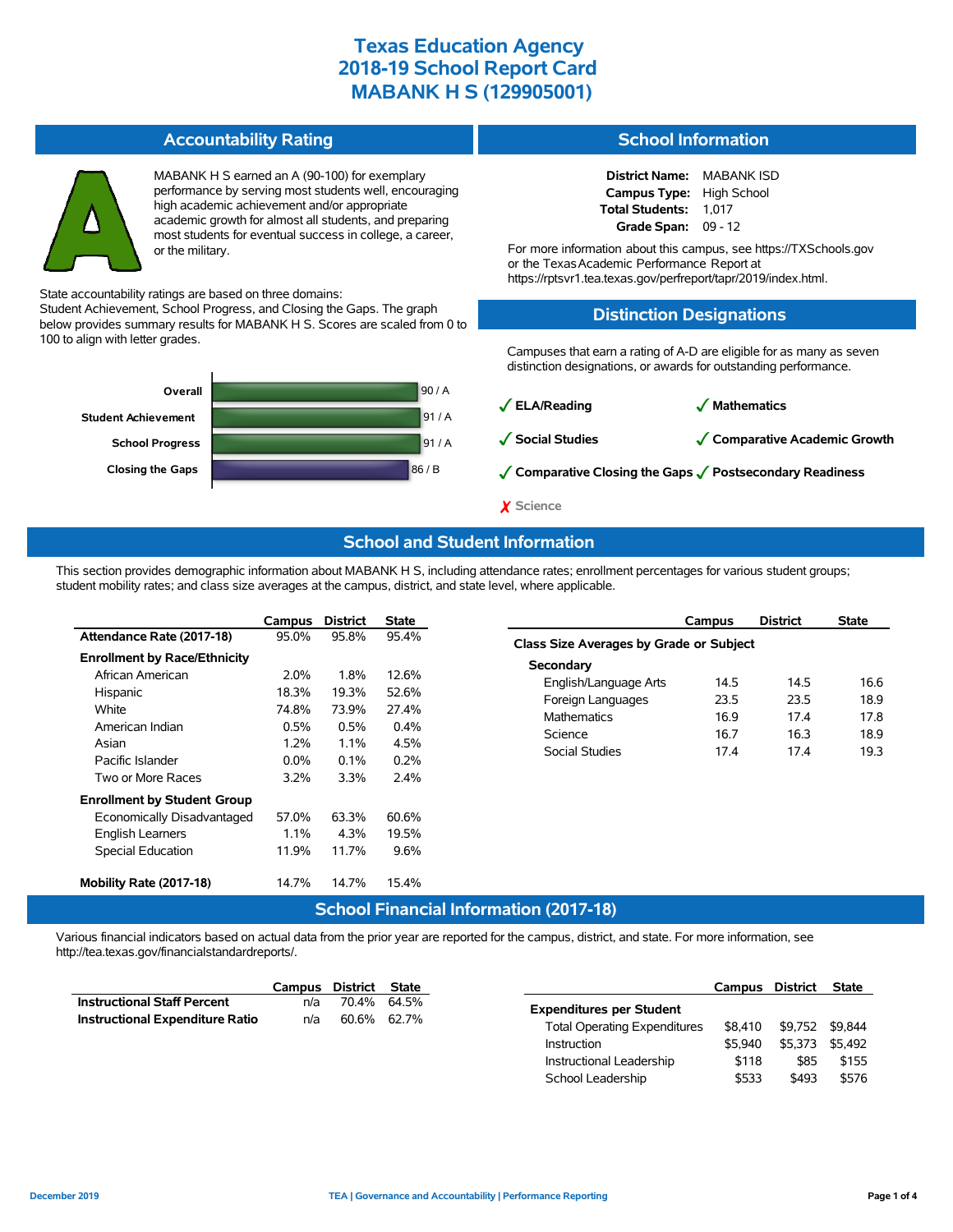### **STAAR Outcomes**

This section provides STAAR performance and Academic Growth outcomes. Academic Growth measures whether students are maintaining performance or improving from year to year.

|                                                                                |      |              |     |     | African                           |     |       | American |        | <b>Pacific</b>               | <b>More</b> | Econ          |
|--------------------------------------------------------------------------------|------|--------------|-----|-----|-----------------------------------|-----|-------|----------|--------|------------------------------|-------------|---------------|
|                                                                                |      | <b>State</b> |     |     | District Campus American Hispanic |     | White | Indian   | Asian  | <b>Islander</b>              | Races       | <b>Disadv</b> |
| STAAR Performance Rates at Approaches Grade Level or Above (All Grades Tested) |      |              |     |     |                                   |     |       |          |        |                              |             |               |
| All Subjects                                                                   | 2019 | 78%          | 87% | 84% | 74%                               | 83% | 84%   | 100%     | 93%    | $\overline{a}$               | 81%         | 80%           |
|                                                                                | 2018 | 77%          | 85% | 84% | 64%                               | 86% | 85%   | 83%      | 100%   | $\ast$                       | 76%         | 81%           |
| ELA/Reading                                                                    | 2019 | 75%          | 84% | 75% | 54%                               | 70% | 77%   | $\ast$   | 83%    | $\overline{\phantom{a}}$     | 63%         | 71%           |
|                                                                                | 2018 | 74%          | 81% | 74% | 54%                               | 77% | 74%   | $\ast$   | 100%   | $\overline{\phantom{a}}$     | 68%         | 68%           |
| <b>Mathematics</b>                                                             | 2019 | 82%          | 93% | 88% | 83%                               | 93% | 85%   | $\ast$   | $\ast$ | $\overline{a}$               | 88%         | 84%           |
|                                                                                | 2018 | 81%          | 93% | 91% | $\ast$                            | 89% | 92%   | $\ast$   | $\ast$ | $\overline{a}$               | $\ast$      | 89%           |
| Science                                                                        | 2019 | 81%          | 87% | 92% | 100%                              | 93% | 91%   | $\ast$   | $\ast$ | $\overline{a}$               | 91%         | 89%           |
|                                                                                | 2018 | 80%          | 91% | 94% | $\ast$                            | 98% | 94%   | $\ast$   | $\ast$ | $\overline{a}$               | 83%         | 93%           |
| Social Studies                                                                 | 2019 | 81%          | 83% | 95% | 80%                               | 95% | 95%   | $\ast$   | *      | L,                           | 100%        | 92%           |
|                                                                                | 2018 | 78%          | 81% | 95% | 83%                               | 98% | 95%   |          | $\ast$ | $\ast$                       | 90%         | 92%           |
| STAAR Performance Rates at Meets Grade Level or Above (All Grades Tested)      |      |              |     |     |                                   |     |       |          |        |                              |             |               |
| All Subjects                                                                   | 2019 | 50%          | 59% | 62% | 26%                               | 58% | 63%   | 88%      | 80%    | $\overline{a}$               | 64%         | 55%           |
|                                                                                | 2018 | 48%          | 56% | 58% | 32%                               | 57% | 59%   | 33%      | 100%   | $\ast$                       | 55%         | 51%           |
| ELA/Reading                                                                    | 2019 | 48%          | 57% | 57% | 31%                               | 52% | 60%   | $\ast$   | 67%    | $\overline{a}$               | 42%         | 50%           |
|                                                                                | 2018 | 46%          | 51% | 50% | 23%                               | 46% | 51%   | $\ast$   | 100%   | L,                           | 50%         | 42%           |
| <b>Mathematics</b>                                                             | 2019 | 52%          | 67% | 62% | 50%                               | 64% | 59%   | $\ast$   | $\ast$ | $\overline{a}$               | 75%         | 59%           |
|                                                                                | 2018 | 50%          | 65% | 58% | $\ast$                            | 62% | 58%   | *        | $\ast$ | $\overline{a}$               | $\ast$      | 52%           |
| Science                                                                        | 2019 | 54%          | 57% | 61% | 14%                               | 55% | 64%   | *        | $\ast$ | $\overline{a}$               | 64%         | 54%           |
|                                                                                | 2018 | 51%          | 61% | 68% | $\ast$                            | 65% | 69%   | $\ast$   | $\ast$ | $\overline{a}$               | 83%         | 61%           |
| Social Studies                                                                 | 2019 | 55%          | 52% | 73% | 0%                                | 73% | 74%   | $\ast$   | *      | $\overline{\phantom{a}}$     | 100%        | 67%           |
|                                                                                | 2018 | 53%          | 47% | 68% | 50%                               | 74% | 67%   |          | $\ast$ | *                            | 50%         | 61%           |
| STAAR Performance Rates at Masters Grade Level (All Grades Tested)             |      |              |     |     |                                   |     |       |          |        |                              |             |               |
| <b>All Subjects</b>                                                            | 2019 | 24%          | 28% | 21% | 6%                                | 17% | 22%   | 25%      | 53%    | $\overline{a}$               | 23%         | 16%           |
|                                                                                | 2018 | 22%          | 24% | 18% | 8%                                | 18% | 18%   | 0%       | 60%    | $\ast$                       | 12%         | 15%           |
| ELA/Reading                                                                    | 2019 | 21%          | 25% | 11% | 0%                                | 6%  | 12%   | $\ast$   | 50%    | $\overline{\phantom{a}}$     | 11%         | 6%            |
|                                                                                | 2018 | 19%          | 20% | 7%  | 0%                                | 5%  | 7%    | $\ast$   | 33%    | $\overline{a}$               | 5%          | 5%            |
| Mathematics                                                                    | 2019 | 26%          | 38% | 36% | 33%                               | 42% | 32%   | $\ast$   | $\ast$ | $\overline{a}$               | 25%         | 32%           |
|                                                                                | 2018 | 24%          | 31% | 28% | $\ast$                            | 32% | 27%   | $\ast$   | $\ast$ | $\overline{a}$               | $\ast$      | 26%           |
| Science                                                                        | 2019 | 25%          | 24% | 17% | $0\%$                             | 5%  | 21%   | *        | *      | $\qquad \qquad \blacksquare$ | 9%          | 9%            |
|                                                                                | 2018 | 23%          | 27% | 25% | $\ast$                            | 25% | 25%   | *        | *      | $\overline{a}$               | 17%         | 22%           |
| <b>Social Studies</b>                                                          | 2019 | 33%          | 28% | 40% | 0%                                | 39% | 41%   | *        | $\ast$ | L,                           | 67%         | 32%           |
|                                                                                | 2018 | 31%          | 23% | 34% | 33%                               | 38% | 32%   |          | $\ast$ | $\ast$                       | 30%         | 28%           |
| Academic Growth Score (All Grades Tested)                                      |      |              |     |     |                                   |     |       |          |        |                              |             |               |
| <b>Both Subjects</b>                                                           | 2019 | 69           | 76  | 73  | 64                                | 77  | 72    | *        | 100    | $\overline{a}$               | 80          | 70            |
|                                                                                | 2018 | 69           | 71  | 62  | 33                                | 69  | 61    | $\ast$   | $\ast$ | $\overline{a}$               | 68          | 60            |
| ELA/Reading                                                                    | 2019 | 68           | 72  | 73  | $\ast$                            | 71  | 73    |          | $\ast$ | $\overline{a}$               | $\ast$      | 68            |
|                                                                                | 2018 | 69           | 66  | 55  | $\ast$                            | 69  | 52    | *        | $\ast$ | $\overline{a}$               | 75          | 54            |
| Mathematics                                                                    | 2019 | 70           | 79  | 74  | 58                                | 83  | 70    | $\ast$   | $\ast$ | $\overline{a}$               | 83          | 73            |
|                                                                                | 2018 | 70           | 76  | 72  | $\ast$                            | 70  | 74    |          |        |                              | $\ast$      | 68            |

? Indicates that the data for this item were statistically improbable or were reported outside a reasonable range.<br>- Indicates zero observations reported for this group.<br>\* Indicates results are masked due to small numbers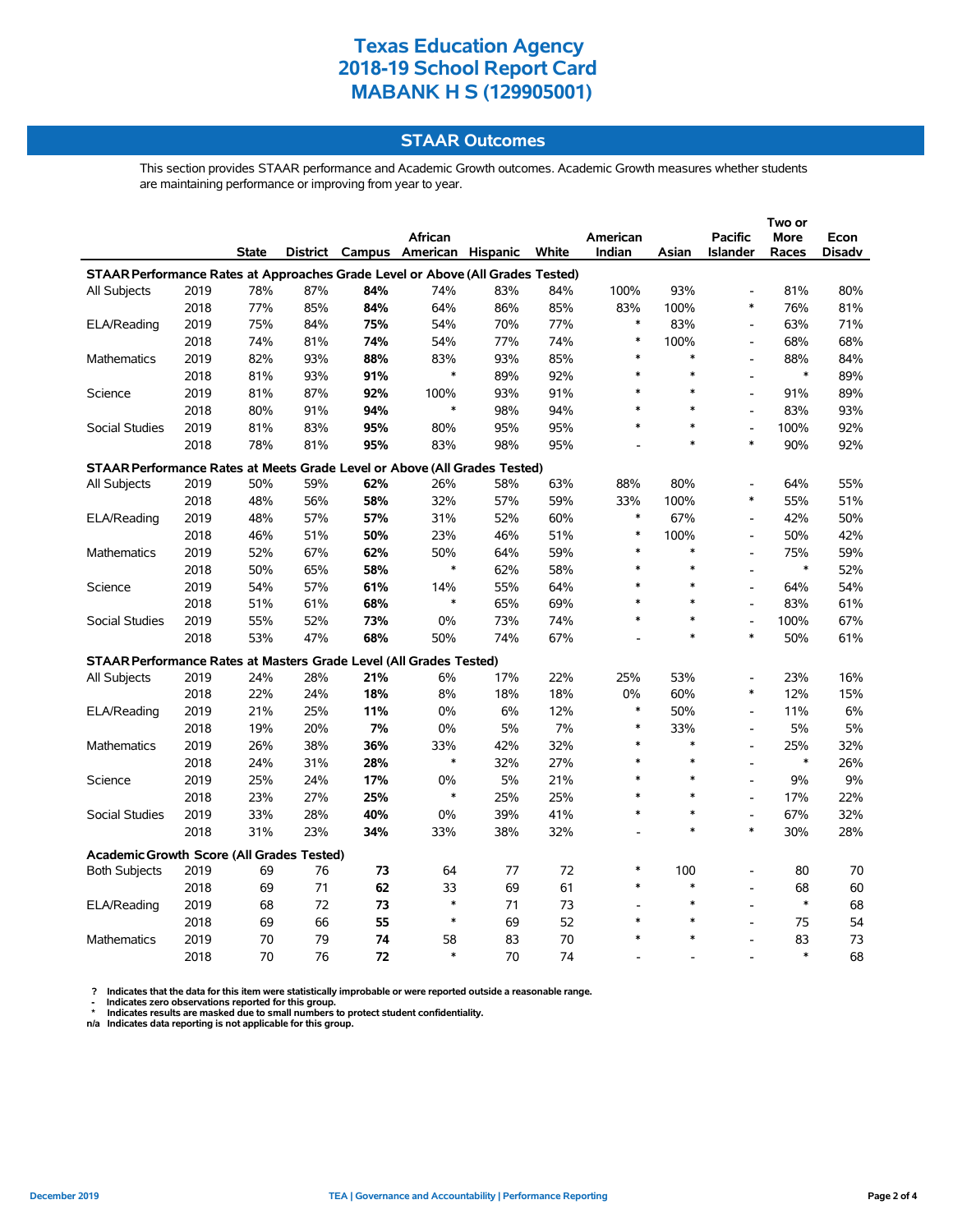#### **Graduation and College, Career, and Military Readiness Outcomes**

This section provides graduation, graduation plan, and College, Career, and Military Readiness rates.

|                                                              | <b>State</b> | <b>District</b> | Campus | <b>African</b><br>American Hispanic |        | White  | American<br>Indian | Asian          | <b>Pacific</b><br><b>Islander</b> | Two or<br><b>More</b><br>Races | Econ<br><b>Disadv</b> |
|--------------------------------------------------------------|--------------|-----------------|--------|-------------------------------------|--------|--------|--------------------|----------------|-----------------------------------|--------------------------------|-----------------------|
| Annual Dropout Rate (Gr 9-12)                                |              |                 |        |                                     |        |        |                    |                |                                   |                                |                       |
| 2017-18                                                      | 1.9%         | 0.2%            | 0.2%   | 0.0%                                | 0.0%   | 0.2%   | 0.0%               | 0.0%           | $\ast$                            | 0.0%                           | 0.3%                  |
| 2016-17                                                      | 1.9%         | 0.0%            | 0.0%   | 0.0%                                | 0.0%   | 0.0%   | 0.0%               | 0.0%           | $\ast$                            | 0.0%                           | 0.0%                  |
| 4-Year Longitudinal Rate (Gr 9-12)<br>Class of 2018          |              |                 |        |                                     |        |        |                    |                |                                   |                                |                       |
| Graduated                                                    | 90.0%        | 98.4%           | 98.4%  | 80.0%                               | 100.0% | 98.5%  | *                  |                | $\overline{a}$                    | 100.0%                         | 98.4%                 |
| Graduates, TxCHSE, & Cont<br>Class of 2017                   | 94.3%        | 99.2%           | 99.2%  | 80.0%                               | 100.0% | 99.5%  | $\ast$             | $\ast$         | L,                                | 100.0%                         | 98.4%                 |
| Graduated                                                    | 89.7%        | 97.0%           | 97.0%  | $\ast$                              | 94.3%  | 97.8%  |                    |                |                                   | 90.0%                          | 96.7%                 |
| Graduates, TxCHSE, & Cont                                    | 94.1%        | 99.1%           | 99.1%  | $\ast$                              | 94.3%  | 100.0% |                    |                | $\overline{a}$                    | 100.0%                         | 99.2%                 |
|                                                              |              |                 |        |                                     |        |        |                    |                |                                   |                                |                       |
| 5-Year Extended Longitudinal Rate (Gr 9-12)<br>Class of 2017 |              |                 |        |                                     |        |        |                    |                |                                   |                                |                       |
| Graduated                                                    | 92.0%        | 98.7%           | 98.7%  | $\ast$                              | 94.3%  | 99.5%  |                    |                |                                   | 100.0%                         | 98.3%                 |
| Graduates, TxCHSE, & Cont<br>Class of 2016                   | 93.7%        | 99.1%           | 99.1%  | $\ast$                              | 94.3%  | 100.0% |                    |                | $\overline{a}$                    | 100.0%                         | 99.2%                 |
| Graduated                                                    | 91.6%        | 95.1%           | 95.1%  | $\ast$                              | 96.7%  | 94.8%  | 100.0%             |                | $\ast$                            | 87.5%                          | 94.4%                 |
| Graduates, TxCHSE, & Cont                                    | 93.4%        | 96.3%           | 96.3%  | $\ast$                              | 96.7%  | 96.4%  | 100.0%             | $\ast$         | $\ast$                            | 87.5%                          | 96.0%                 |
|                                                              |              |                 |        |                                     |        |        |                    |                |                                   |                                |                       |
| 6-Year Extended Longitudinal Rate (Gr 9-12)<br>Class of 2016 |              |                 |        |                                     |        |        |                    |                |                                   |                                |                       |
| Graduated                                                    | 92.1%        | 95.5%           | 95.5%  |                                     | 96.7%  | 94.8%  | 100.0%             | *              | ∗                                 | 100.0%                         | 95.2%                 |
| Graduates, TxCHSE, & Cont                                    | 93.4%        | 96.7%           | 96.7%  | $\ast$                              | 96.7%  | 96.4%  | 100.0%             | $\ast$         | $\ast$                            | 100.0%                         | 96.8%                 |
| Class of 2015                                                |              |                 |        |                                     |        |        |                    |                |                                   |                                |                       |
| Graduated                                                    | 91.8%        | 94.0%           | 94.0%  | $\ast$                              | 94.6%  | 93.5%  | $\ast$             |                | $\overline{a}$                    | 100.0%                         | 92.1%                 |
| Graduates, TxCHSE, & Cont                                    | 93.3%        | 96.6%           | 96.6%  | $\ast$                              | 100.0% | 95.7%  | $\ast$             | $\ast$         | $\overline{a}$                    | 100.0%                         | 96.0%                 |
| 4-Year Federal Graduation Rate Without Exclusions (Gr 9-12)  |              |                 |        |                                     |        |        |                    |                |                                   |                                |                       |
| Class of 2018                                                | 90.0%        | 96.5%           | 96.5%  | 80.0%                               | 100.0% | 96.2%  | $\ast$             | $\ast$         |                                   | 100.0%                         | 95.4%                 |
| Class of 2017                                                | 89.7%        | 97.0%           | 97.0%  | $\ast$                              | 94.3%  | 97.8%  |                    |                |                                   | 90.0%                          | 96.7%                 |
| RHSP/DAP Graduates (Longitudinal Rate)                       |              |                 |        |                                     |        |        |                    |                |                                   |                                |                       |
| Class of 2018                                                | 68.5%        | 66.7%           | 66.7%  |                                     | $\ast$ | 60.0%  |                    |                |                                   |                                | 80.0%                 |
| Class of 2017                                                | 88.5%        | 90.7%           | 90.7%  | $\ast$                              | 93.9%  | 89.5%  |                    |                | $\overline{a}$                    | 100.0%                         | 88.0%                 |
| RHSP/DAP/FHSP-E/FHSP-DLA Graduates (Longitudinal Rate)       |              |                 |        |                                     |        |        |                    |                |                                   |                                |                       |
| Class of 2018                                                | 86.8%        | 94.3%           | 94.3%  |                                     | 96.4%  | 93.6%  | $\ast$             | *              | $\overline{a}$                    | 100.0%                         | 91.1%                 |
| Class of 2017                                                | 85.9%        | 90.7%           | 90.7%  | $\ast$                              | 93.9%  | 89.5%  |                    |                |                                   | 100.0%                         | 88.0%                 |
| College, Career, and Military Ready (Annual Graduates)       |              |                 |        |                                     |        |        |                    |                |                                   |                                |                       |
| 2017-18                                                      | 65.5%        | 81.1%           | 81.1%  | $\ast$                              | 79.0%  | 81.4%  |                    |                |                                   | 71.4%                          | 83.5%                 |
| <b>SAT/ACT Results (Annual Graduates)</b>                    |              |                 |        |                                     |        |        |                    |                |                                   |                                |                       |
| Tested<br>2017-18                                            | 74.6%        | 46.4%           | 46.4%  | $\ast$                              | 48.4%  | 44.0%  | $\ast$             | $\ast$         |                                   | 57.1%                          | 40.6%                 |
| 2016-17                                                      | 73.5%        | 42.6%           | 42.6%  | 50.0%                               | 38.9%  | 42.3%  |                    | $\overline{a}$ | 0.0%                              | 66.7%                          | 36.8%                 |
| Average SAT Score ***                                        |              |                 |        |                                     |        |        |                    |                |                                   |                                |                       |
| 2017-18                                                      | 1036         | 1057            | 1057   | $\ast$                              | 943    | 1070   |                    | $\ast$         |                                   | $\ast$                         | 1020                  |
| Average ACT Score ***<br>2017-18                             | 20.6         | 20.2            | 20.2   | $\ast$                              | 16.6   | 20.7   |                    |                |                                   |                                | 18.5                  |

? Indicates that the data for this item were statistically improbable or were reported outside a reasonable range.<br>- Indicates zero observations reported for this group.<br>- Indicates are masked due to small numbers to prote